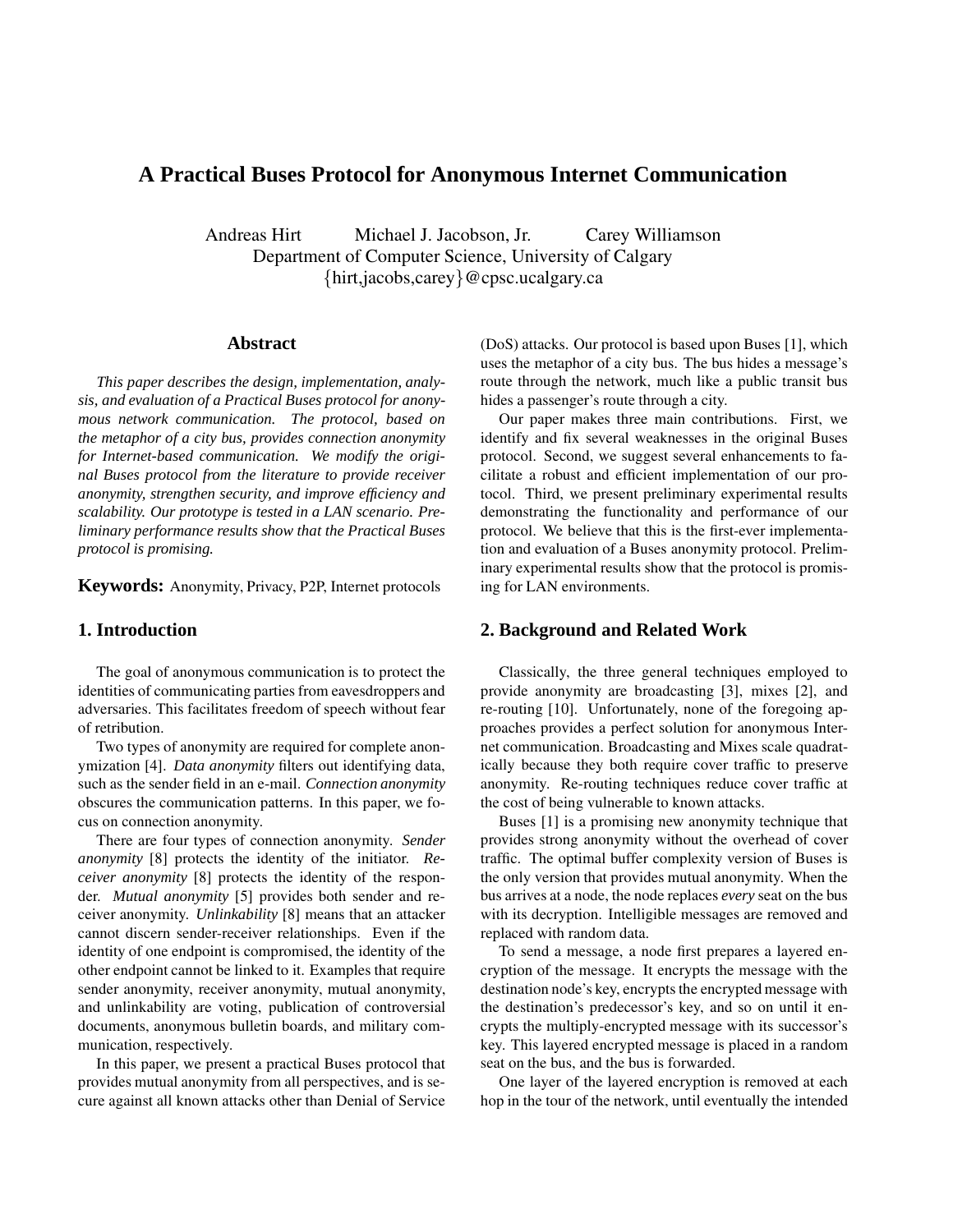receiver removes the last layer of encryption and extracts the message. For reliable message delivery, the receiver returns an acknowledgment (ACK) in the same seat. Mutual anonymity is attained from everyone's perspective, including the receiver, because the layered encryption only allows a receiver to identify the predecessor in the bus route, not the original sender.

Although buses is similar to mixes because it uses layered encryption and a re-routing path (i.e., bus route), it differs in two important ways. First, buses do not require quadratic cover traffic to maintain strong anonymity. Buses has the bus sent between exactly two nodes every time unit. Second, buses requires *all* the nodes except the sender and receiver to be corrupted in order to defeat sender and receiver anonymity [6]. In mixes, only the re-routing nodes between the sender and receiver need to be corrupted in order to defeat anonymity.

#### **3. Practical Buses Protocol**

The Buses protocol is susceptible to replay attacks [6], bus size scales poorly, and many implementation-related issues are not addressed, such as acknowledgments, retransmissions, efficient encryption, and TCP/IP networking issues. The modified Buses protocol, which we refer to as the Practical Buses protocol, addresses these issues. Mechanisms are added<sup>1</sup> to improve scalability while preserving mutual anonymity. Features are also added to improve the security and efficiency of the protocol. For a complete description of the Practical Buses protocol, see [6].

#### **3.1. Improving Scalability**

The optimal buffer complexity Buses protocol scales poorly with a bus size of  $O(ns^2)$  for moderate work loads  $(s \ge \sqrt{n})$ , where s is an upper bound on the total number of messages sent per bus tour and  $n$  is the number of participants. Our solution provides a tighter bound on bus size by using *owned seats*. Each participant exclusively owns k seats (e.g.,  $k = 2$ ) on the bus. The seats are identified by an owner field that contains the owner's public key. The resulting buffer size is  $O(Kn)$ , where K is an upper bound for k (e.g.,  $K = 4$ ), and  $K \ll n$  for large *n*.

Each participant can use its owned seats to send and forward messages. A participant that receives the bus decrypts all of the seats, but does not replace them. Instead, it identifies valid seats to process, and only replaces its owned seats with any messages to forward or send, and if any excess messages exist they are queued for the next bus.

To determine if a decrypted seat is valid, the participant checks for fixed redundancy that is added to each nested layer before encryption. A flag is used to indicate whether the data obtained is a message intended for the participant, or a nested encrypted message that should be forwarded.

In addition, the overhead of layered encryption on the reverse of the re-routing path does not scale well. Our solution, which we call *nested encryption with indirection*, creates a random indirection path of random bounded length, with the nested encrypted message based on the reverse of that path. This allows the message to have fewer layers, reducing the overhead<sup>2</sup>.

## **3.2. Maintaining Mutual Anonymity**

Owned seats can compromise mutual anonymity. A participant can identify the sender of the message by monitoring who puts messages in their seats and when. To counter this threat, every time a participant receives a bus, it replaces all of its owned seats with messages to send, messages to forward, or random data. As long as an adversary cannot distinguish between random data and a valid encrypted message within polynomial time, mutual anonymity is maintained, even on low-traffic networks.

#### **3.3. Improving Security**

To improve security, the tampering of seats by anyone but its owner are detected by RSA-SSA signatures [12] that are appended to every seat. In addition, the loss of seats containing messages is detected by ACKs.

ACKs are incorporated by a sender adding a random 128-bit message tag and an anonymous public key in the innermost layer before encryption. After receiving a message, the receiver returns an anonymous ACK: an anonymous message sent with the sender's 128-bit message tag, a flag in the inner core indicating that it is an ACK, and an inner core that is encrypted with the anonymous public key.

An anonymous public key, rather than the public key in the seat owner field, is used to preserve sender anonymity. Otherwise, an adversary could monitor the network and correlate the anonymous public key to the participant that replaces seats that have the same key in the owner field.

#### **3.4. Improving Performance**

The Practical Buses protocol also improves performance by incorporating hybrid encryption, resends and acknowledgments, replay protection, expired seats, and persistent connections.

<sup>&</sup>lt;sup>1</sup>For brevity reasons, the descriptions that follow assume a static network topology. However, dynamic network topologies can be handled using *p-threshold replacement back-off scheme* and *randomly delayed seat deletions* [6].

<sup>2</sup>This also supports a dynamic topology by providing a logical separation of indirection path from the physical routing path.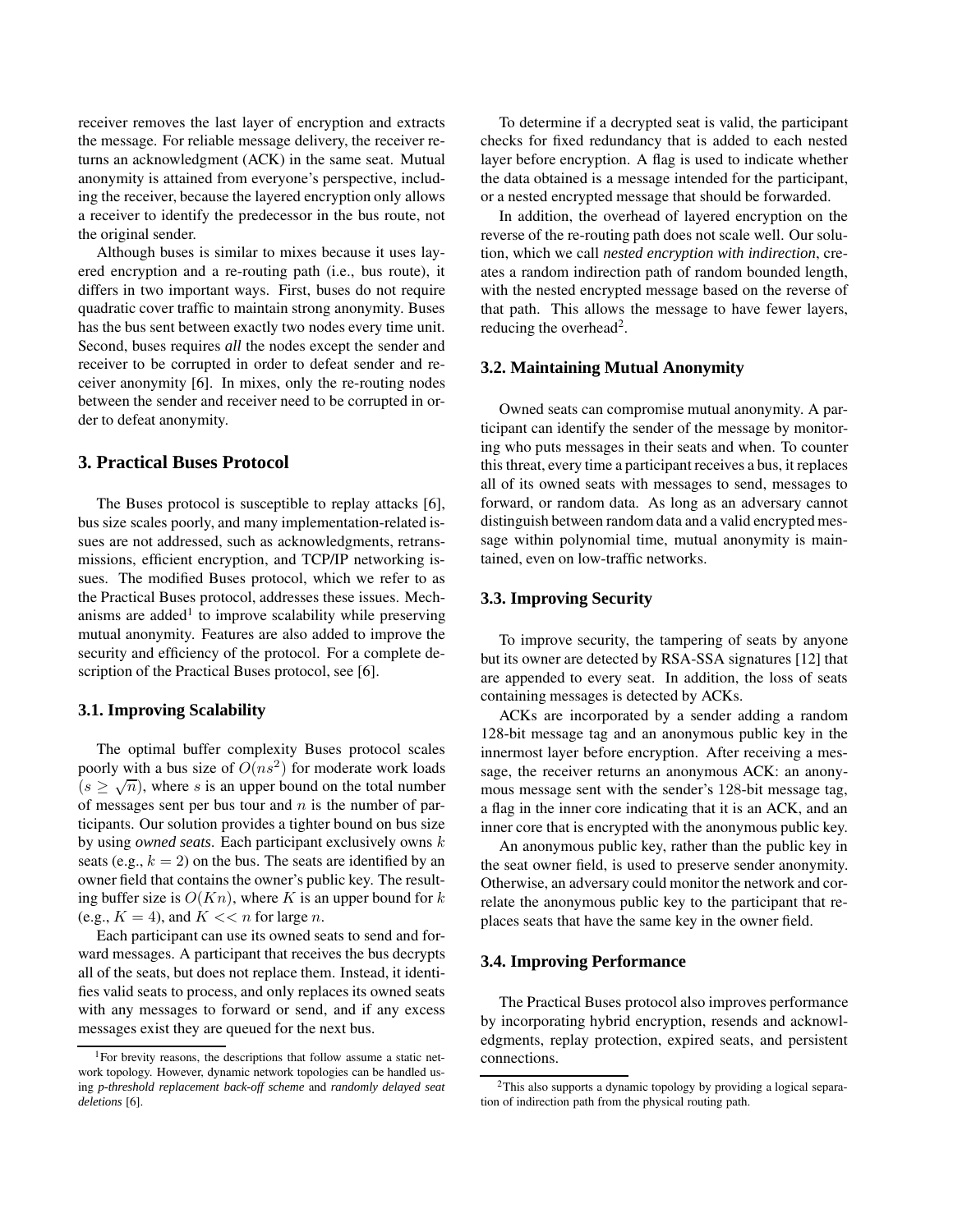Hybrid encryption is used instead of a semantically secure cryptosystem because it is noticeably faster. In particular, a layer of the indirected encrypted message consists of a session key encrypted using the 1024-bit RSA-OAEP [11] public-key encryption scheme followed by the inner layer encrypted using the session key with 128-bit AES-CBC [7]. A salt field at the beginning of each encryption layer doubles as the AES key. As a result, a valid message is identified by having the prescribed OAEP redundancy.

Resends and ACKs are added to provide reliable message delivery. When a sender receives an ACK, it stops resending the message. If a sender does not receive an ACK within a timeout period, it re-sends the message via a nested encryption with a new indirection path and random AES keys. This creates a *disguised message* that is indistinguishable from its previous nested encryption. After a maximum re-send timeout, the protocol reports an error to the application to make the user aware that the message was not delivered.

Replay protection is added because the original Buses protocol is prone to replay attacks [6]. For each message that a participant receives, the decrypted inner layer as well as the value of a 128-bit salt field are recorded until a timeout elapses. The combination of the salt and message body uniquely identify a nested encrypted message. However, the receiver of a message records the message tag instead of the salt-field. This mechanism prevents a message from being received multiple times because it was resent multiple times by the sender due to an ACK timeout. To prevent replays after the timeout, a timestamp field is appended to the seat and the seat owner constructs a signature on the entire seat including the timestamp to prevent tampering. Received seats with a timestamp predating the replay protection timeout are deleted and ignored.

Expired seats are deleted to keep the bus size bounded. Each node checks for expired seats to delete by checking every seat's timestamp. A seat can expire when a participant unexpectedly disappears from the network without deleting its seats.

Persistent connections are used to make the connection setup, connection release, and TCP slow start a one-time cost. Persistent connections are important when propagation delay is significant, such as in a WAN.

## **4. Security Analysis**

The analysis of the original Buses protocol in [1] uses a threat model that is composed of passive and active adversaries. A passive adversary is able to control one or more nodes, and see all the messages that pass through the node in addition to all of the node's local information such as its private keys. An active adversary has all the abilities of a passive adversary, but can also add, delete, or modify messages. The analysis in [1] concludes that Buses is secure under such a threat model. However, our work in [6] shows that it is vulnerable to a replay attack.

Due to the significant design changes to the Practical Buses protocol, it is necessary to re-evaluate its security against known attacks and new attacks. Our threat model also consists of a passive and active adversary, in addition to a global eavesdropper. A global eavesdropper can eavesdrop on all of the communication links used by the anonymous communication protocol.

The Practical Buses protocol is shown to resist all of the known attacks identified in [6]. This prior work categorizes anonymity attacks gathered from the literature, including local eavesdropper before/after proxy, size/time correlation, low load, marker, intersection, full compromised path, timing, passive traceback, replay, spam, mob, and filter attacks.

To identify new attacks, it is necessary to identify all of the observable events that an adversary could use to reduce anonymity. In our case, the attacker can observe seat replacements as a global eavesdropper or observe a valid message passing through a corrupted node.

Observing all the seat replacements does not reduce anonymity. All the seats are always replaced, so an attacker must be able to differentiate between a hybrid-encrypted message and random data. However, it is not known how to differentiate between random data and data using hybrid encryption with RSA-OAEP and AES-CBC. In fact, RSA-OAEP [11] [13] and AES [14] are designed so that their output passes vigorous statistical tests for randomness. Thus the replacement of a semantically secure cipher with hybrid-encryption does not reduce anonymity.

Observing a valid message pass through a node does not reduce anonymity. The attacker can only ascertain the predecessor of a valid message, but the successor could be anyone on the bus route. Furthermore, the predecessor of a message could have received the valid message to forward from any other node in the bus path. As a result, the identification of a predecessor as a sender requires that every other node be corrupted.

# **5. Experimental Evaluation**

The primary performance metric for our prototype is *message latency*, defined as the elapsed time between when a user finishes entering a message and an acknowledgment of that message being received. The mean and standard deviation of the message latency are calculated over multiple messages read from a (repeatable) workload (e.g., 360 messages). Note that the message delivery time to the receiver is typically *half* of the message latency.

The LAN tests used a Beowulf Cluster of 14 identicallyconfigured dual-processor 2.4 GHz Pentium machines at the University of Calgary. Each machine has 2GB RAM and a